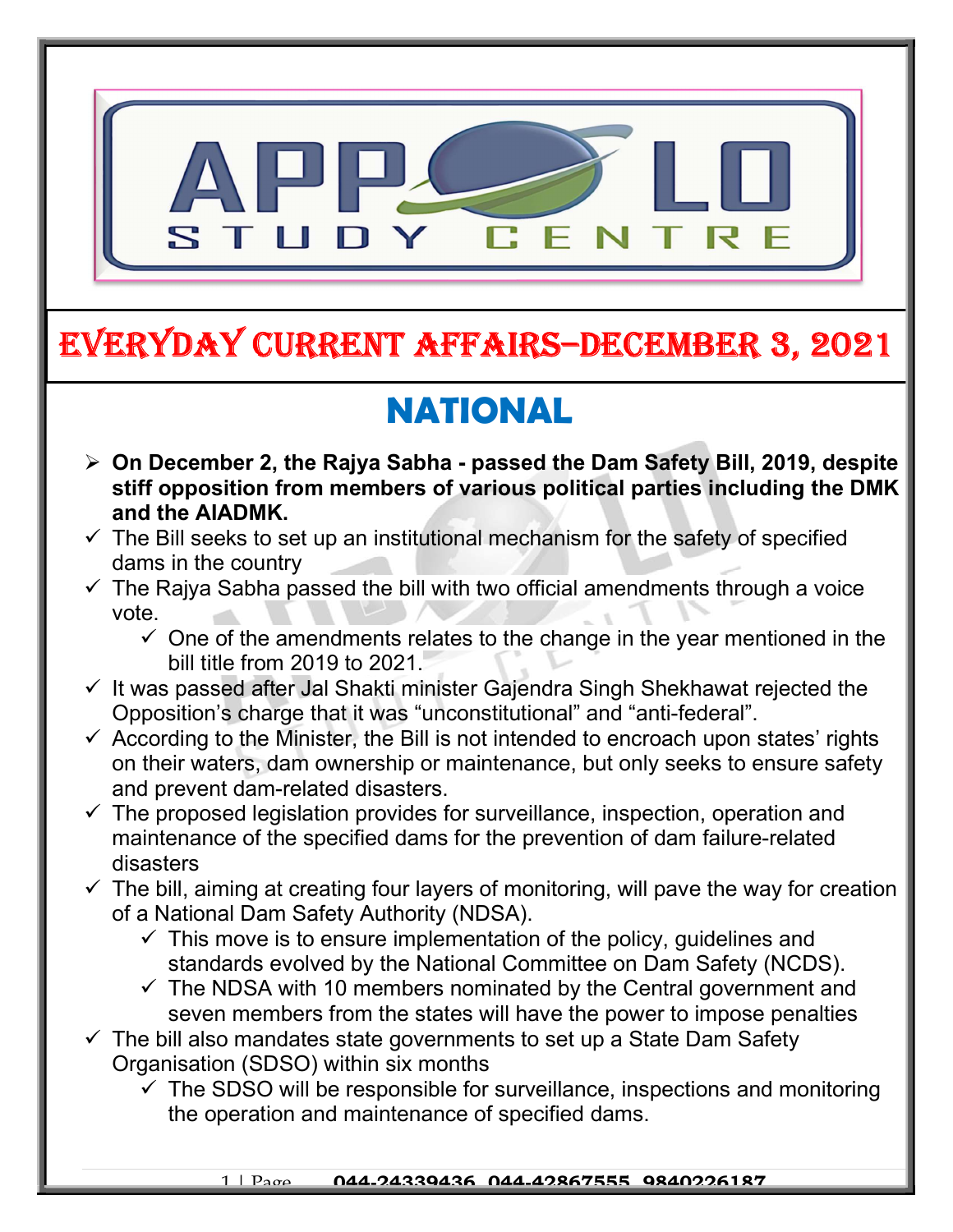- $\checkmark$  Further, the bill mandates the states to constitute a state committee on dam safety.
- $\checkmark$  The bill will now go back to the Lok Sabha as the Rajya Sabha has made amendments to it
- $\checkmark$  The government decided way back in 1987 to draft India's first dam safety law.
- $\checkmark$  It was introduced in the Lok Sabha for the first time in August 2010 but was withdrawn following several changes recommended by the standing committee where it was referred.
- $\checkmark$  A modified bill was introduced subsequently introduced but it lapsed after the dissolution of the 15th Lok Sabha.
- $\checkmark$  While introducing the Bill in the Lok Sabha in August 2019, Union Minister Gajendra Singh Shekhawat had said since 1947, around 40 dams had collapsed in India.
- $\checkmark$  The Lok Sabha had passed the bill on 2 August 2019.
- $\checkmark$  The Bill gains importance in the backdrop of the many lives lost earlier this year following a devastating glacier event and a dam collapse in Uttarakhand's Chamoli district.
- $\checkmark$  According to 2019 data available with the National Register of Large Dams, there are currently 5,745 large dams in India, of which 293 are over 100 years old.
- $\checkmark$  Besides, 1,041 dams are between 50 and 100 years old.
- $\checkmark$  The Tamil Nadu legislative assembly passed a unanimous resolution in June 2018, urging the Union government to take up the legislation on dam safety in its present form only after arriving at a consensus with the states.
- $\checkmark$  The contention was that the Bill contained clauses that violated the rights of Tamil Nadu, especially with respect to the dams, Mullaperiyar, Parambikulam, Thunakadavu and Peruvaripallam, located in Kerala, but owned, operated and maintained by the Tamil Nadu government.
- $\checkmark$  The Bill provides for the constitution of the National Dam Safety Authority, which would also perform the role of the State Dam Safety Organisation, if a dam in one state is owned by another state
- $\triangleright$  The Union territory of Puducherry emerged as the best performing Union territory in the implementation of the Union government's flagship scheme, 'Ayushman Bharat Pradhan Mantri Jan Arogya Yojana' (ABPMJAY)
- $\checkmark$  The territory won 'Ayushman Utkrishta Puraskaar' award for the best performing Union territory with the highest percentage of households with at least one Ayushman card.
- $\checkmark$  Puducherry had 51% of households with at least one Ayushman card for the period from August 1, 2020 to August 31, 2021.
- $\checkmark$  As on date, Puducherry has 86% of households with at least one Ayushman card
- $\checkmark$  The Union government introduced the program in September 2018 to support the country's poor and vulnerable populations by covering their hospital expenses.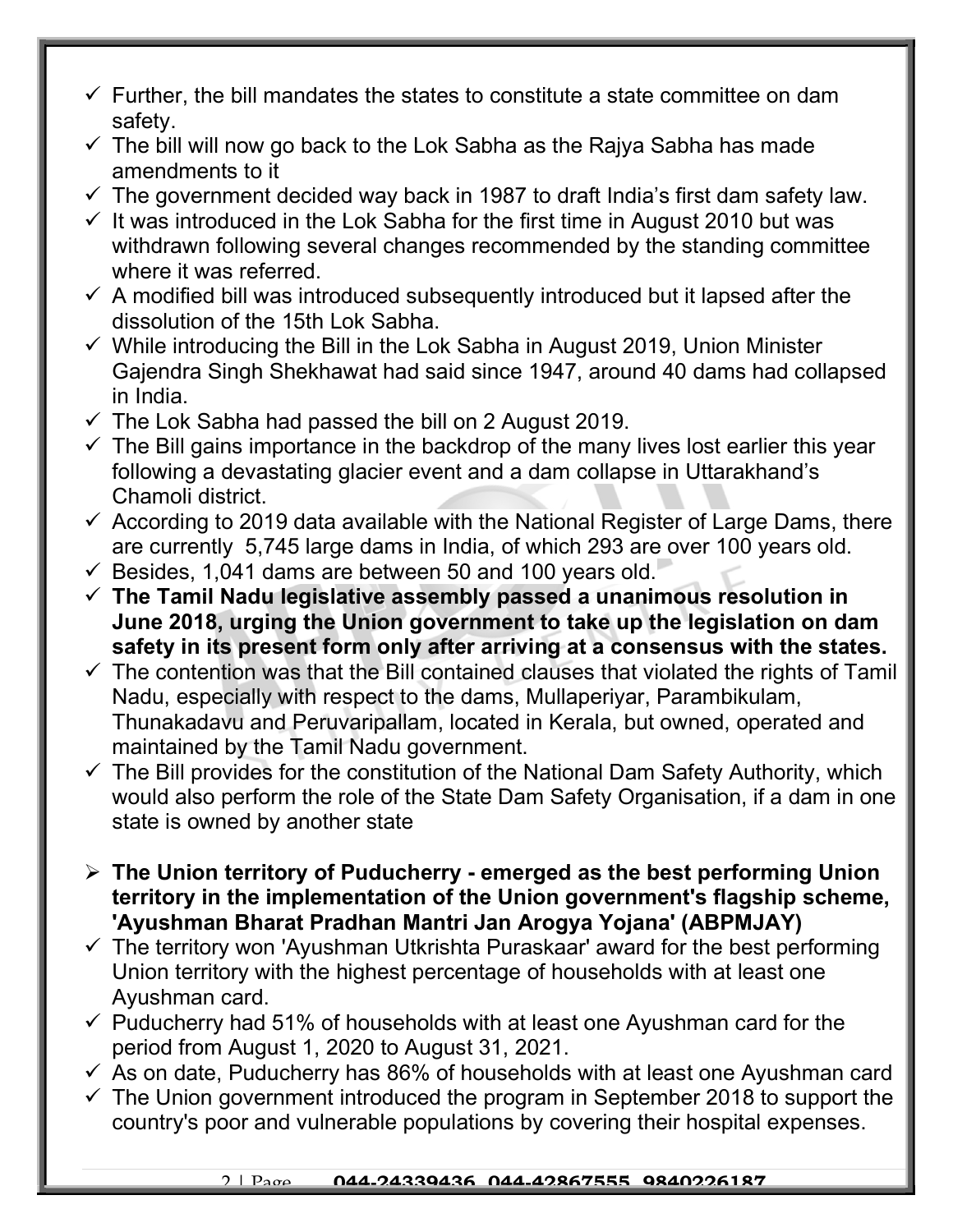- $\checkmark$  The scheme seeks to provide a health cover of ₹5 lakh per family per year for hospitalization.
- $\checkmark$  The initiative was launched in August 2019 by the Puducherry state health department (SHA)
- Meta, formerly Facebook announced a string of crucial safety initiatives for India, targeted at women safety on November 3
- $\checkmark$  Meta announced the launch of StopNCII.org to combat the usage of nonconsensual intimate images, a Safety Hub for Women in Hindi and 11 other Indian languages
- $\checkmark$  The Hub will enable more women users in India to access information about tools and resources
	- $\checkmark$  It can help the women users to make the most of their social media experience, while staying safe online.
	- $\checkmark$  The Women's Safety Hub will be launched in Hindi and 11 other Indian languages including Marathi, Punjabi, Gujarati, Tamil, Telugu, Urdu, Bengali, Odia, Assamese, Kannada and Malayalam to enable easy access
	- $\checkmark$  It includes specific resources for women leaders, journalists and survivors of abuse.
	- $\checkmark$  Additionally, it also contains video-on-demand safety trainings in all languages.
- The first-of-its-kind platform, StopNCII.org, has partnered with global organisations to support the victims of non-consensual intimate images.
	- $\checkmark$  In India, the platform has partnered with organisations such as Social Media Matters, Centre for Social Research, and Red Dot Foundation.
	- $\checkmark$  The platform is launched in partnership with UK Revenge Porn Helpline
	- $\checkmark$  It builds on Meta's NCII Pilot, an emergency programme that allows potential victims to proactively hash their intimate images so they can't be distributed on its platforms.
- $\checkmark$  It had also appointed two Indians, journalist Bishakha Datta and Centre for Social Research's Jyoti Vadhera, to Meta's now 14-member Global Women's Safety Expert Advisers.
	- $\checkmark$  Meta's Global Women's Safety Expert Advisors comprises other non-profit leaders, activists, and academic experts from different parts of the world
	- $\checkmark$  The Group consults Meta in the development of new policies, products and programmes to better support women on its apps.
- $\checkmark$  Meta also released a discussion paper on the impact of social media on women titled 'Connect, Collaborate and Create: Women and Social Media during the Pandemic', which focuses on a sharp gender imbalance in social media usage.
- $\checkmark$  According to the report, only 33% of women in India use social media, as against 67% men.
- $\checkmark$  According to Meta, it has invested nearly \$5 billion in India so far to work on safety initiatives and updates on its platforms.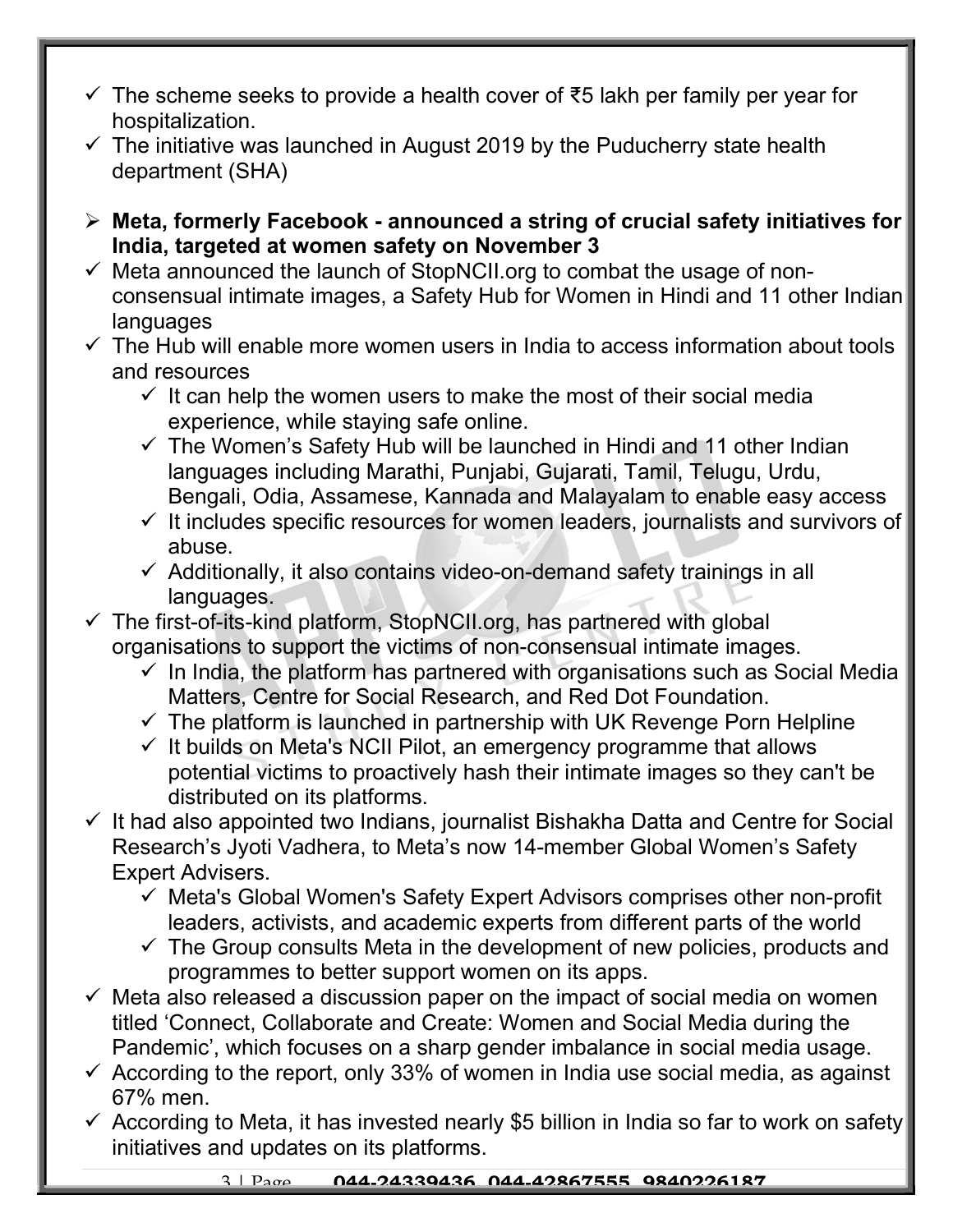- $\checkmark$  Meta is also an investor in social commerce unicorn Meesho, which has been providing women means of earning by letting them resell the start-up's products within their networks.
- $\triangleright$  India will have nine new nuclear power reactors by 2024 and a new nuclear project that will come up 150 km away from New Delhi in the Gorakhpur area of Haryana
- $\checkmark$  This was announced by the government in Rajya Sabha on November 3.
- $\checkmark$  In addition, 12 more nuclear reactors with a capacity for 9000 MW have been accorded administrative approval and financial sanction, as per minister of state in the PMO Jitendra Singh
- $\checkmark$  The present nuclear power capacity of 6780 MW is expected to increase to 22480 MW by 2031.
- $\checkmark$  According to the Minister, a bulk approval of 10 indigenous reactors was done in a single Cabinet decision, which is a record in itself and has never happened in the history of independent India.

### INTERNATIONAL

- $\triangleright$  China has decided to suspend the construction of hybrid energy systems in Sri Lanka by Chinese firm Sino Soar Hybrid Technology
- $\checkmark$  These systems were to be constructed in three northern islands located close to India.
- $\checkmark$  India had reportedly lodged a protest with Sri Lanka in January this year after the Chinese firm got the contract.
- $\checkmark$  Sri Lanka had recently awarded a contract to a Chinese firm for the development of East Container Terminal at the Colombo port.
- $\checkmark$  Sri Lanka had first committed the project to India and Japan.

#### AWARDS

 Legendary Indian long jumper Anju Bobby George - has been bestowed with the Woman of the Year Award by World Athletics for grooming young girls to take up sports

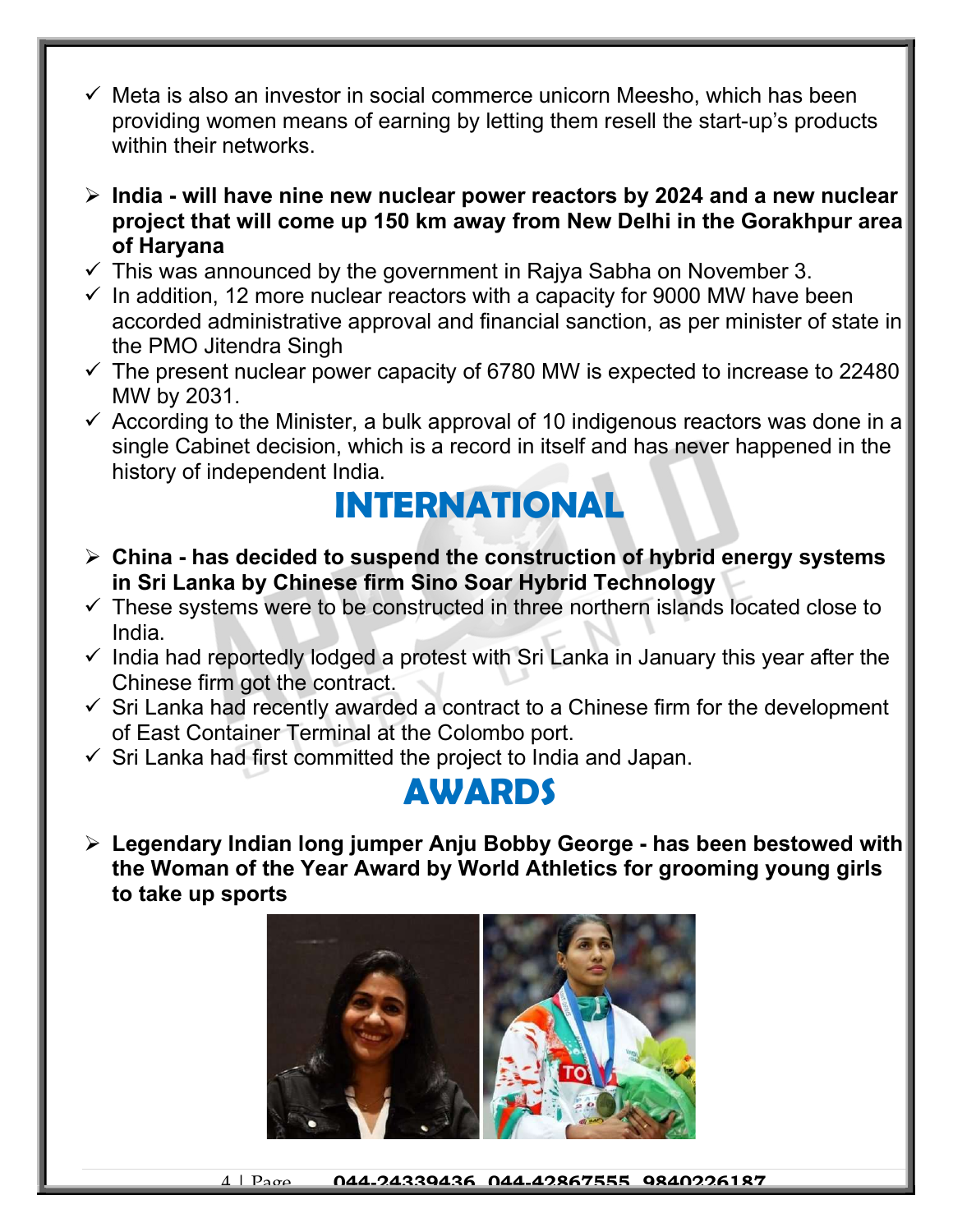- $\checkmark$  Anju is the only Indian to have won a medal in the World Championships with a long jump bronze in the 2003 edition at Paris
- $\checkmark$  She was named for the award in the world body's annual awards night held virtually on December 1
- $\checkmark$  She is the first Indian to be honoured by the sport's world body during its annual awards function.
- $\checkmark$  The award is given to recognise a woman who has dedicated her life to the sport of athletics.
- $\checkmark$  Anju is the second recipient of the prestigious award, which was started in 2019, after Ethiopia's double Olympic champion Derartu Tulu.
- $\checkmark$  Sprint legend PT Usha was honoured by the world athletics body with the Veteran Pin in 2019, in recognition of her contribution to the growth of sport.
- $\checkmark$  Hailing from Kerala, Anju is India's only medallist at the World Athletics Championships (Paris, 2003), a gold medallist in the IAAF World Athletics Finals (Monaco, 2005).
- $\checkmark$  She finished sixth in the 2004 Olympic Games in Athens with a personal best leap of 6.83m, but was elevated to fifth place in 2007 when the United States of America's Marion Jones was disqualified for a doping offence.
- $\checkmark$  Last year, Anju was elected as senior vice-president of the Athletics Federation of India, the highest post occupied by a woman in its history.
- $\checkmark$  She was recently made a member of the Executive Committee of the Indian Olympic Association as Athletes Commission representative.
- $\checkmark$  Currently, Anju is the Chairperson of TOPS (Target Olympic Podium Scheme) and also the Executive member of Khelo India project.
- $\checkmark$  In 2016 she opened a training academy for young girls, which has already helped to produce a World U-20 medallist
- $\checkmark$  Promising long jumper Shaili Singh, who was spotted and mentored by Anju and trained under her husband Robert Bobby George, recently won silver medal in the World U-20 Athletics Championships.
- $\checkmark$  Anju was awarded the Arjuna award in 2002, Padma Shri in 2004 and Khel Ratna in 2003.
- $\checkmark$  In 2021, she won the BBC lifetime achievement award in the category of Best **Athlete**
- $\checkmark$  Olympic champions Elaine Thompson-Herah of Jamaica and Karsten Warholm of Norway were named the World Athletes of the Year at the awards night.
- $\checkmark$  The awards were earlier known as World Athletics Gala Awards.

### RANKINGS

 $\triangleright$  Tamil Nadu – was ranked ninth in terms of urban unemployment in the January-March quarter of 2020-21, as per the quarterly bulletin of the Periodic Labour Force Survey (PLFS)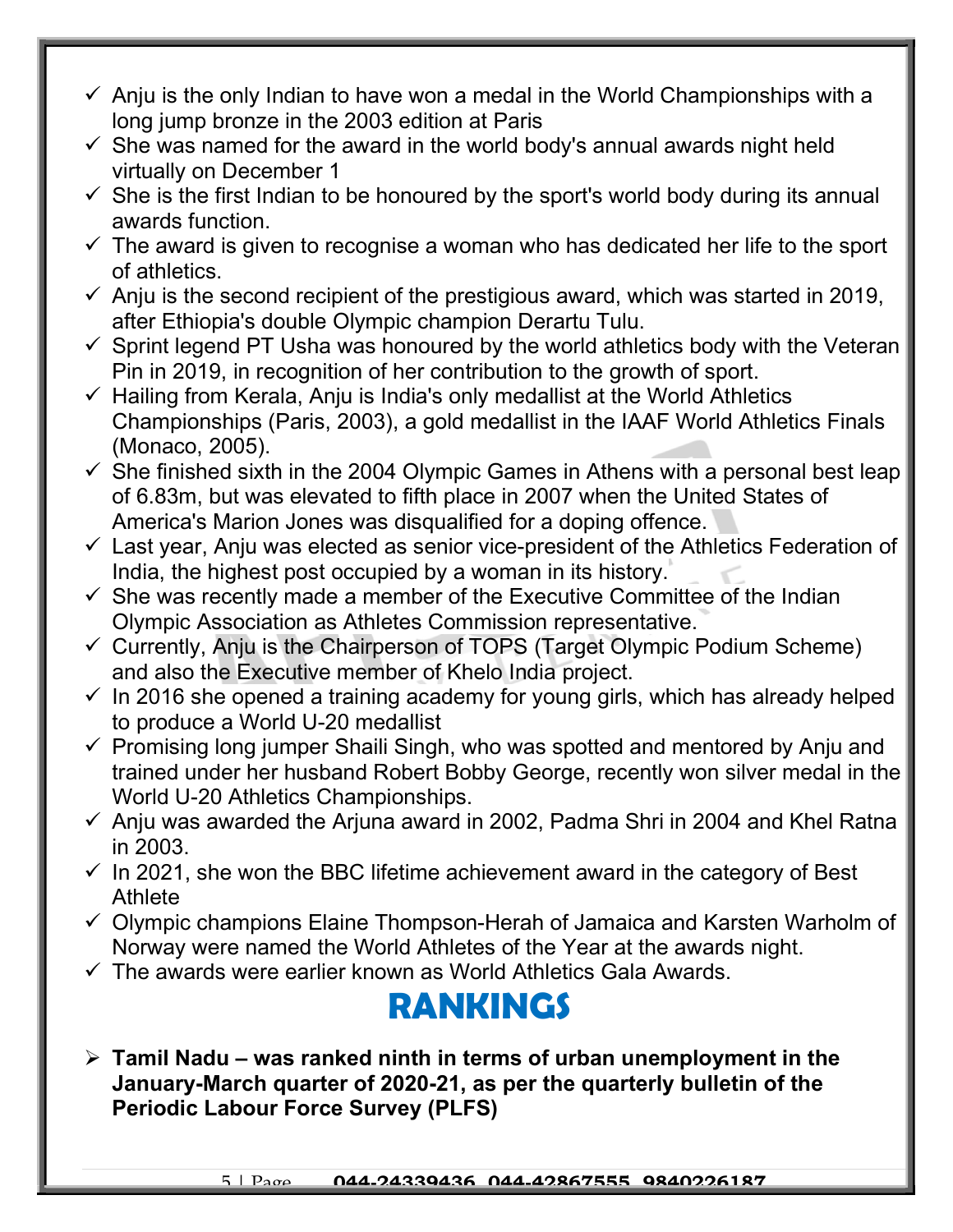

- $\checkmark$  Urban unemployment rates in all age groups in at least 11 states remained in double digits, while it remained high among 15-to-29-year olds across all states
- $\checkmark$  The overall urban unemployment rate hit 22.9% in the January-March quarter of 2020-21
- $\checkmark$  In the October-December quarter, 12 states reported double-digit urban unemployment rates
- $\checkmark$  The combined Union territories of J&K and Ladakh had the maximum unemployment rate of 17.6% in this quarter
- $\checkmark$  It was followed by Uttarakhand, Kerala, Odisha, Rajasthan, Maharashtra, Chhattisgarh, Jharkhand, Tamil Nadu, Uttar Pradesh and Haryana.
- $\checkmark$  Gujarat had the lowest urban unemployment rate at 3.8% in the March 2021 quarter, followed by West Bengal with 4.8%.
- $\checkmark$  The PLFS was launched by the National Statistical Office (NSO) to estimate the employment and unemployment indicators (worker population ratio, labour force participation rate, unemployment rate) in the short time interval of three months for urban areas only in the current weekly status (CWS).

## INTERNATIONAL DAY

#### $\triangleright$  International Day of Persons with Disabilities - December 3